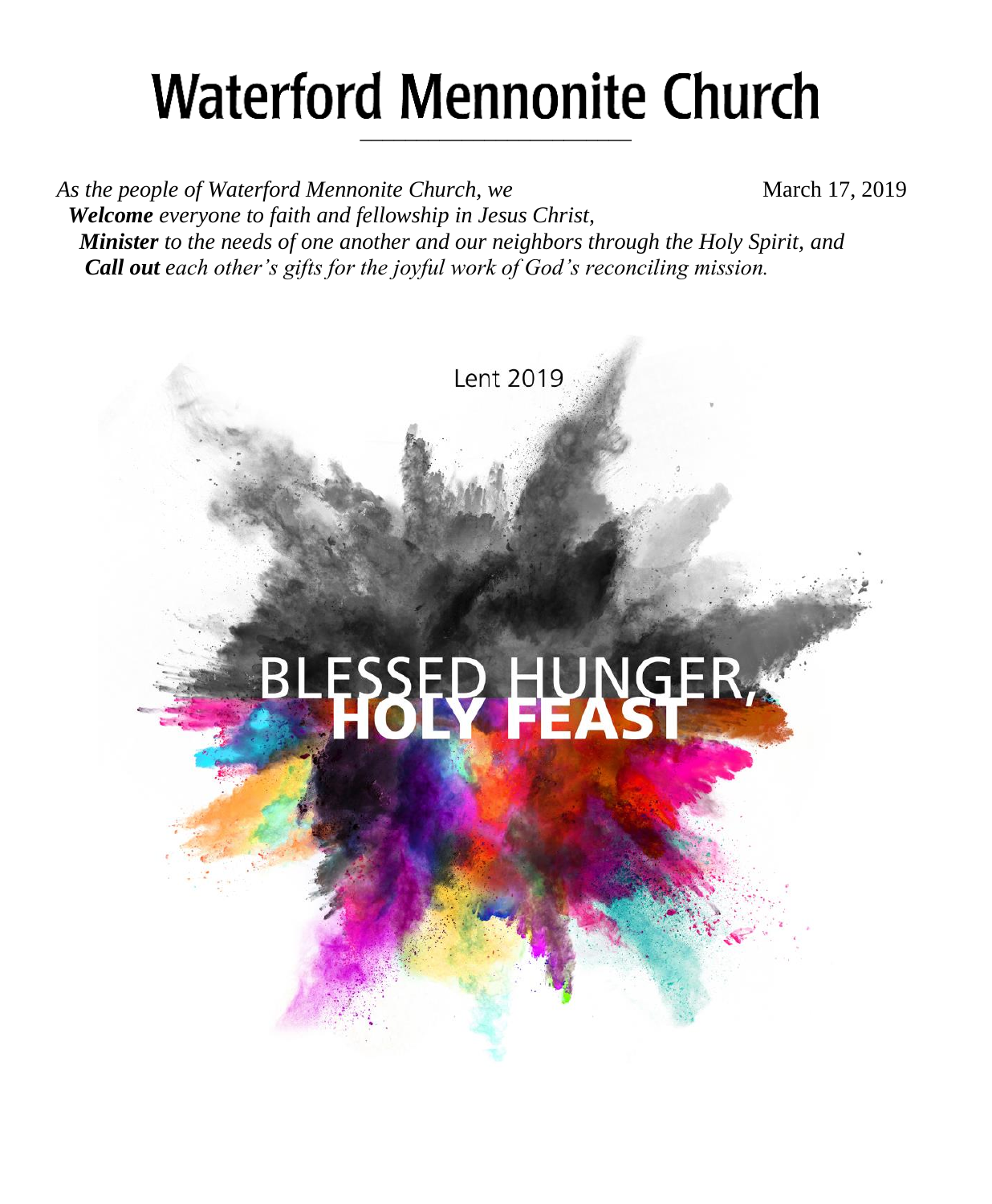### **God gathers us together in safe shelter**

| Prelude                                                                                                                             |                                                   | Worship Band          |
|-------------------------------------------------------------------------------------------------------------------------------------|---------------------------------------------------|-----------------------|
| Gathering song                                                                                                                      | My soul cries out                                 | SS 124                |
| Chimes Call to Worship                                                                                                              |                                                   |                       |
| Moment of Silence                                                                                                                   |                                                   |                       |
| Welcome and Call to worship                                                                                                         |                                                   | <b>Sheldon Swartz</b> |
| Congregational songs                                                                                                                | Slowly turning, ever turning<br>Be Thou my vision | $SI$ 23               |
| (Gifts are for Operating Fund unless designated otherwise)<br>Offering<br>Please pass the friendship pads as we give our offerings. |                                                   |                       |
| Congregational prayers                                                                                                              |                                                   | Cindy Voth            |
| Children's story                                                                                                                    |                                                   | <b>Krista Daniels</b> |
| Scripture                                                                                                                           | The Lord is my light (Psalm 27)<br>Luke 13:31-35  | SJ 97                 |
| Homily                                                                                                                              | "The Invisible Tent"                              | Neil Amstutz          |
| Confession and Reconciliation                                                                                                       |                                                   |                       |
| Artistic Confessional                                                                                                               |                                                   | <b>Karsten Hess</b>   |
| Song of response                                                                                                                    | Dust and Ashes                                    | <b>Hymnal Insert</b>  |
| Benediction                                                                                                                         |                                                   |                       |
| Sending song                                                                                                                        | May the peace of the Lord Christ go with you      |                       |

H = *Hymnal: A Worship Book*; SJ = *Sing the Journey; SS = Sing the Story*

We light the peace lamp every Sunday to lament all unnecessary and violent loss of life around the world.

#### **Living Stream Worship: The services are live streamed at** [www.waterfordchurch.org](http://www.waterfordchurch.org/)

#### **Today**

8:00/10:45 a.m. Worship 9:15 a.m. Coffee and fellowship 9:30 a.m. Nurture hour – Classes for all ages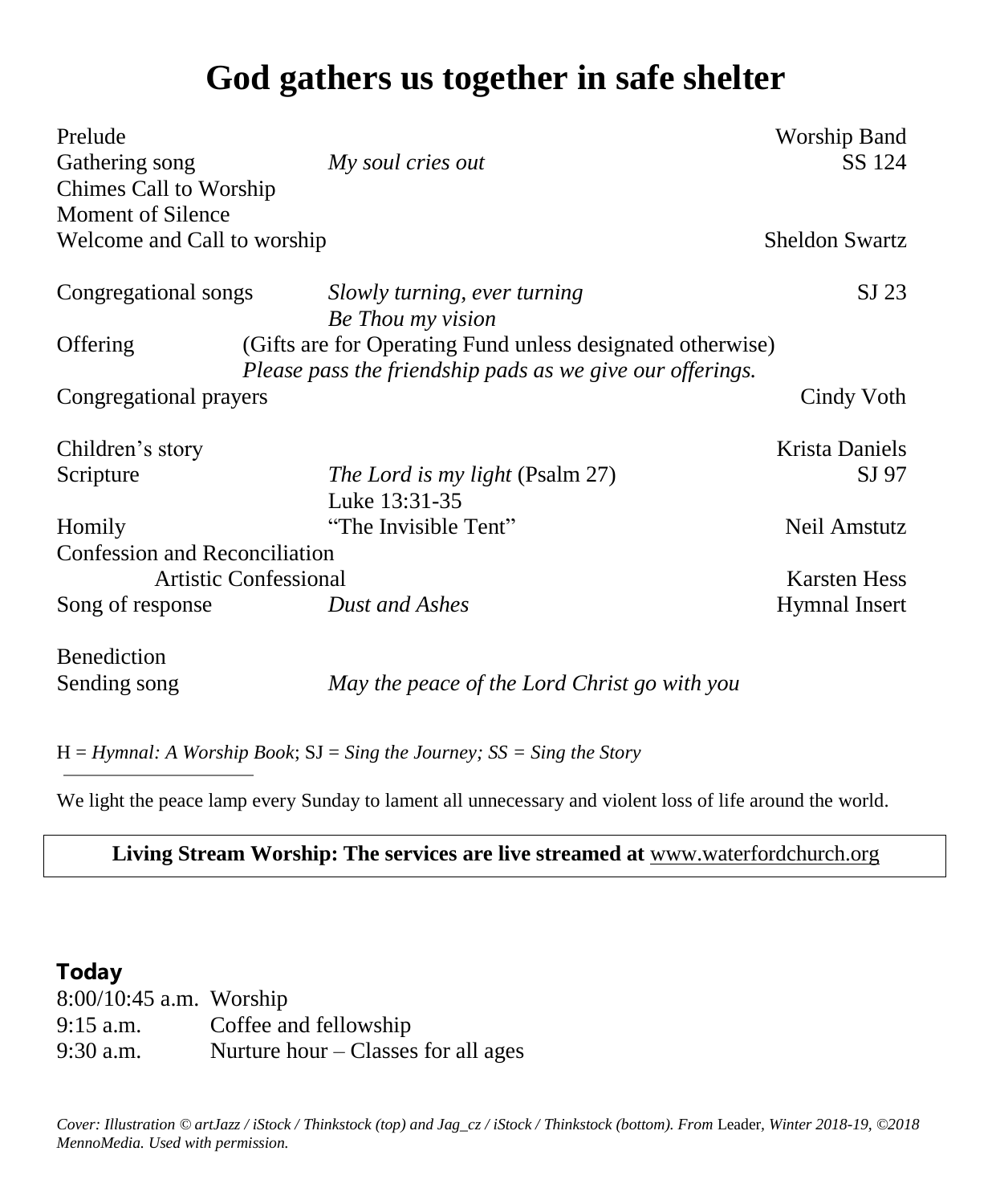#### **Prayers for Brothers and Sisters**

*Jerrell and Jane Ross Richer* as they plan and prepare for the upcoming learning tour with participants from Central Plains Conference.

Pray for *more participants for Mennonite Mission Network's Youth Venture programs* in Benin, Indonesia, Japan and Peru who want to build the global church through relationships with God's people around the world.

This week we remember in prayer *Noah Richer* who is a student at Grace College.

Pray that *church leaders* across the world *who desire Anabaptist biblical and theological training* would connect with AMBS's online distance education offerings.

*Our 11th and 12th grade students* as they prepare for the B.A.R. (Building Authentic Relationships) Retreat this coming weekend at Amigo Centre.

*Rod Hollinger-Janzen*, on a four week trip to the Democratic Republic of Congo to meet with Mennonite leaders from the three main Mennonite denominations in the DRC and visit various ministries. May God's love, patience and wisdom live in and flow through him during this time.

#### **Welcome Guests!**

We welcome you to our service this morning. Large print copies of the bulletin and the hymnal and hearing aid systems are available from the ushers. Sermon boards for children are available at the back door; please pick one up as you enter. You are invited to bring infants through age two children to the nursery. Pick up the newsletter, *Buzz,* from the welcome kiosk in the foyer.

#### **Welcome Team**

| Greeter/Hosts  | Tim & Sharon Burkholder; Jennifer and Logan Beck                         |
|----------------|--------------------------------------------------------------------------|
| Ushers         | Bruce Snyder, Ken Otto, Dennis Myers $(1st)$                             |
|                | Glenn Reinford, Joanna Yoder, Don Miller (2 <sup>nd</sup> )              |
| <b>Nursery</b> | Shirley Yoder, Anita Myers (1st); Rose Shetler, Mandy Schmidt (Nurture); |
|                | Cynthia Bontrager, Ariana Stoltzfus $(2nd)$                              |
| Audiovisual    | Bob Hochstedler, Colin Berkey                                            |